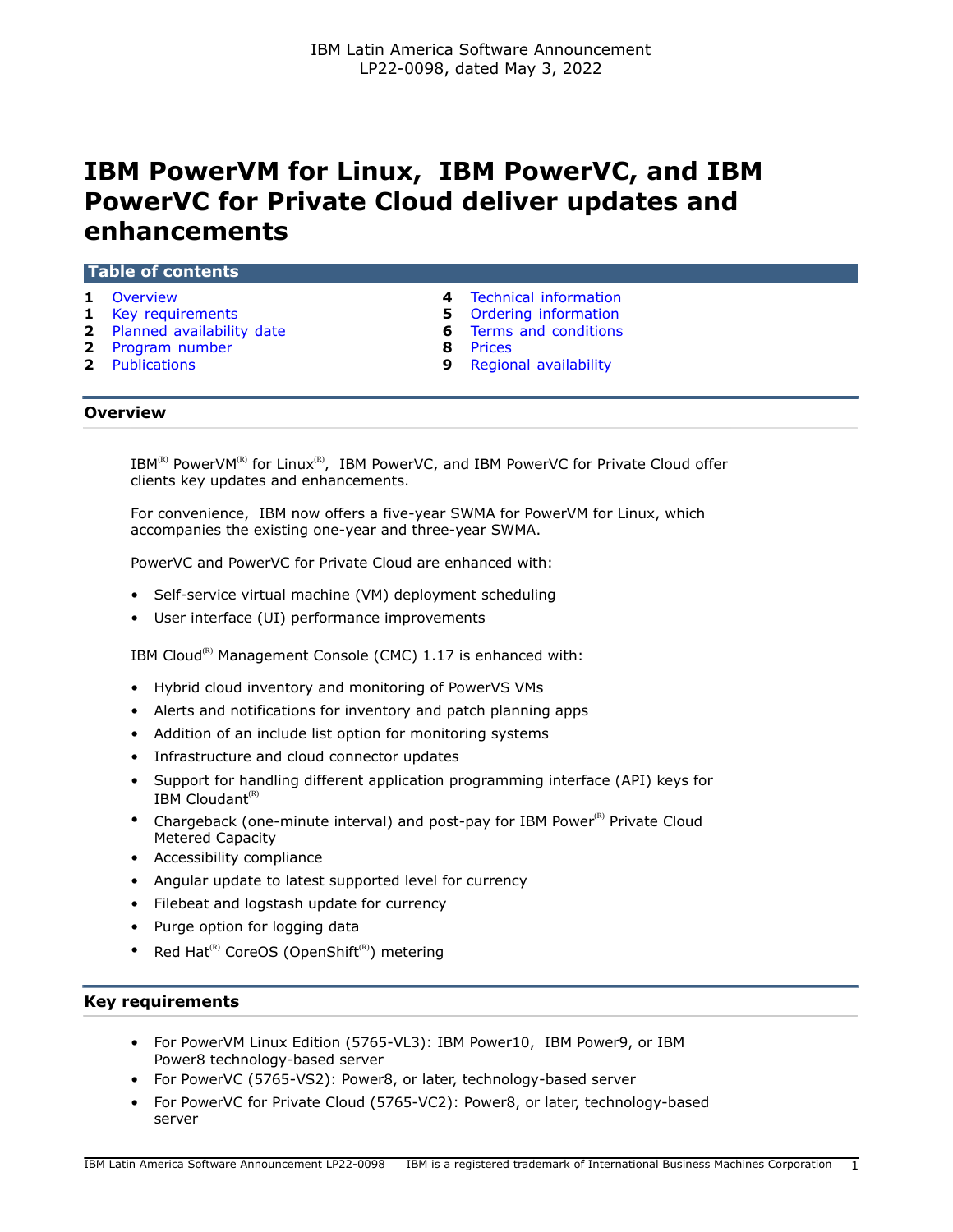# <span id="page-1-0"></span>**Planned availability date**

- May 20, 2022, except for PowerVC
- May 27, 2022, for PowerVC

Availability within a country is subject to local legal requirements.

# <span id="page-1-1"></span>**Program number**

| Program number | <b>VRM</b><br><b>Program name</b>               |                                                                   |                                                   |
|----------------|-------------------------------------------------|-------------------------------------------------------------------|---------------------------------------------------|
| 5765-VL3       | 3.1.3                                           |                                                                   | <b>IBM PowerVM for Linux</b>                      |
| 5765-VS2       | 2.0.3                                           |                                                                   | <b>IBM PowerVC</b>                                |
| 5765-VC2       | 2.0.3                                           | Cloud                                                             | IBM PowerVC for Private                           |
| 5765-CMT       | 1.1.7                                           |                                                                   | <b>IBM Cloud Management</b><br>Console            |
| 5765-AMT       | 7.3.0                                           |                                                                   | IBM AIX <sup>(R)</sup> 7 Monthly Term<br>Offering |
| Program number |                                                 |                                                                   | Maintenance 5-year Program number                 |
| 5765-VL3       | 5775-PVL                                        |                                                                   |                                                   |
|                |                                                 | <b>Note:</b> 5775-PVL is a new 5-year SWMA for PowerVM for Linux. |                                                   |
| Program number | <b>Maintenance 2-</b><br>year Program<br>number | <b>Maintenance 4-</b><br>year Program<br>number                   | <b>Maintenance 5-</b><br>year Program<br>number   |
| 5765-DRG       | 5772-DRG                                        | 5774-DRG                                                          | 5775-DRG                                          |
| Program number | <b>Maintenance 2-</b><br>year Program<br>number | <b>Maintenance 4-</b><br>year Program<br>number                   | <b>Maintenance 5-</b><br>year Program<br>number   |
| 5765-H39       | 5666-H23                                        | 5669-H23                                                          | 5665-H23                                          |
| Program number | <b>Maintenance 2-</b><br>year Program<br>number | <b>Maintenance 4-</b><br>year Program<br>number                   | <b>Maintenance 5-</b><br>year Program<br>number   |
| 5765-VRM       |                                                 |                                                                   | 5775-VRM                                          |

**Note:** These 5765-DRG, 5765-H39, and 5765-VRM are the convenience ordering features from the 2, 4, 5-year SWMA that are announcing. These maintenance PIDs are the ones that have an impact in the ordering information section.

**Note:** The SWMA for the program numbers 5765-VL3, 5765-VS2, 5765-VC2, 5765- CMT, and 5765-AMT are already announced.

# **Offering Information**

Product information is available on the [IBM Offering Information](http://www.ibm.com/common/ssi) website.

# <span id="page-1-2"></span>**Publications**

None

# **Services**

# **IBM Systems Lab Services**

Systems Lab Services offers infrastructure services to help build hybrid cloud and enterprise IT solutions. From servers to storage systems and software, Systems Lab Services can help deploy the building blocks of a next-generation IT infrastructure to empower a client's business. Systems Lab Services consultants can perform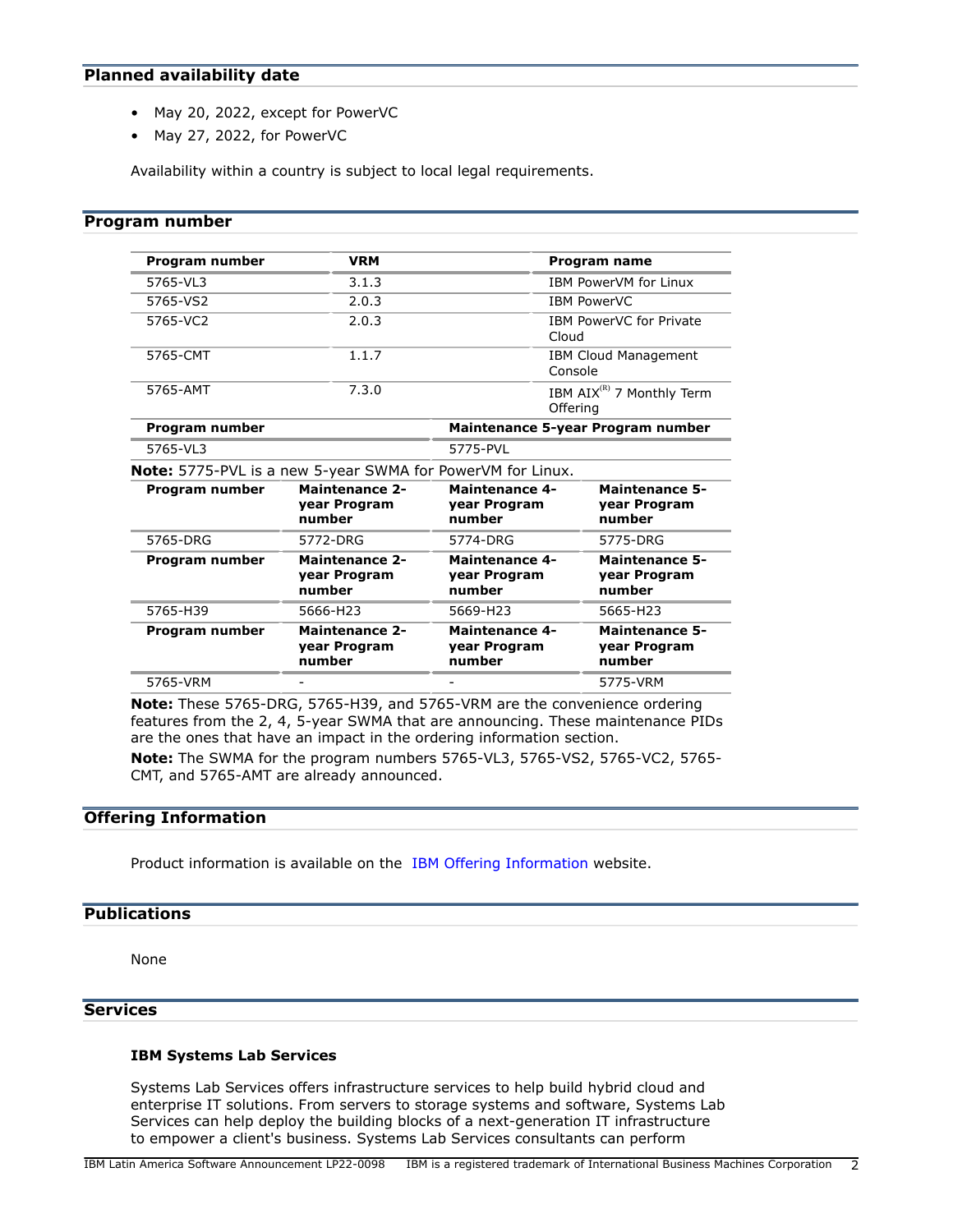infrastructure services for clients online or onsite, offering deep technical expertise, valuable tools, and successful methodologies. Systems Lab Services is designed to help clients solve business challenges, gain new skills, and apply best practices.

Systems Lab Services offers a wide range of infrastructure services for IBM Power servers, IBM Storage systems, IBM  $Z^{(R)}$ , and IBM LinuxONE. Systems Lab Services has a global presence and can deploy experienced consultants online or onsite around the world.

For assistance, contact Systems Lab Services at ibmsls@us.ibm.com.

To learn more, see the [IBM Systems Lab Services](https://www.ibm.com/it-infrastructure/services/lab-services) website.

# **IBM ConsultingTM**

As transformation continues across every industry, businesses need a single partner to map their enterprise-wide business strategy and technology infrastructure. IBM Consulting is the business partner to help accelerate change across an organization. IBM specialists can help businesses succeed through finding collaborative ways of working that forge connections across people, technologies, and partner ecosystems. IBM Consulting brings together the business expertise and an ecosystem of technologies that help solve some of the biggest problems faced by organizations. With methods that get results faster, an integrated approach that is grounded in an open and flexible hybrid cloud architecture, and incorporating technology from IBM Research<sup>(R)</sup> and IBM Watson<sup>(R)</sup> AI, IBM Consulting enables businesses to lead change with confidence and deliver continuous improvement across a business and its bottom line.

For additional information, see the [IBM Consulting](https://www.ibm.com/consulting) website.

# **IBM Technology Support Services (TSS)**

Get preventive maintenance, onsite and remote support, and gain actionable insights into critical business applications and IT systems. Speed developer innovation with support for over 240 open-source packages. Leverage powerful IBM analytics and AI-enabled tools to enable client teams to manage IT problems before they become emergencies.

TSS offers extensive IT maintenance and support services that cover more than one niche of a client's environment. TSS covers products from IBM and OEMs, including servers, storage, network, appliances, and software, to help clients ensure high availability across their data center and hybrid cloud environment.

For details on available services, see the [Technology support for hybrid cloud](https://www.ibm.com/services/technology-support) [environments](https://www.ibm.com/services/technology-support) website.

# **IBM Expert Labs**

Expert Labs can help clients accelerate their projects and optimize value by leveraging their deep technical skills and knowledge. With more than 20 years of industry experience, these specialists know how to overcome the biggest challenges to deliver business results that can have an immediate impact.

Expert Labs' deep alignment with IBM product development allows for a strategic advantage as they are often the first in line to get access to new products, features, and early visibility into roadmaps. This connection with the development enables them to deliver First of a Kind implementations to address unique needs or expand a client's business with a flexible approach that works best for their organization.

For additional information, see the [IBM Expert Labs](https://www.ibm.com/products/expertlabs) website.

# **IBM Security(R) Expert Labs**

With extensive consultative expertise on IBM Security software solutions, Security Expert Labs helps clients and partners modernize the security of their applications,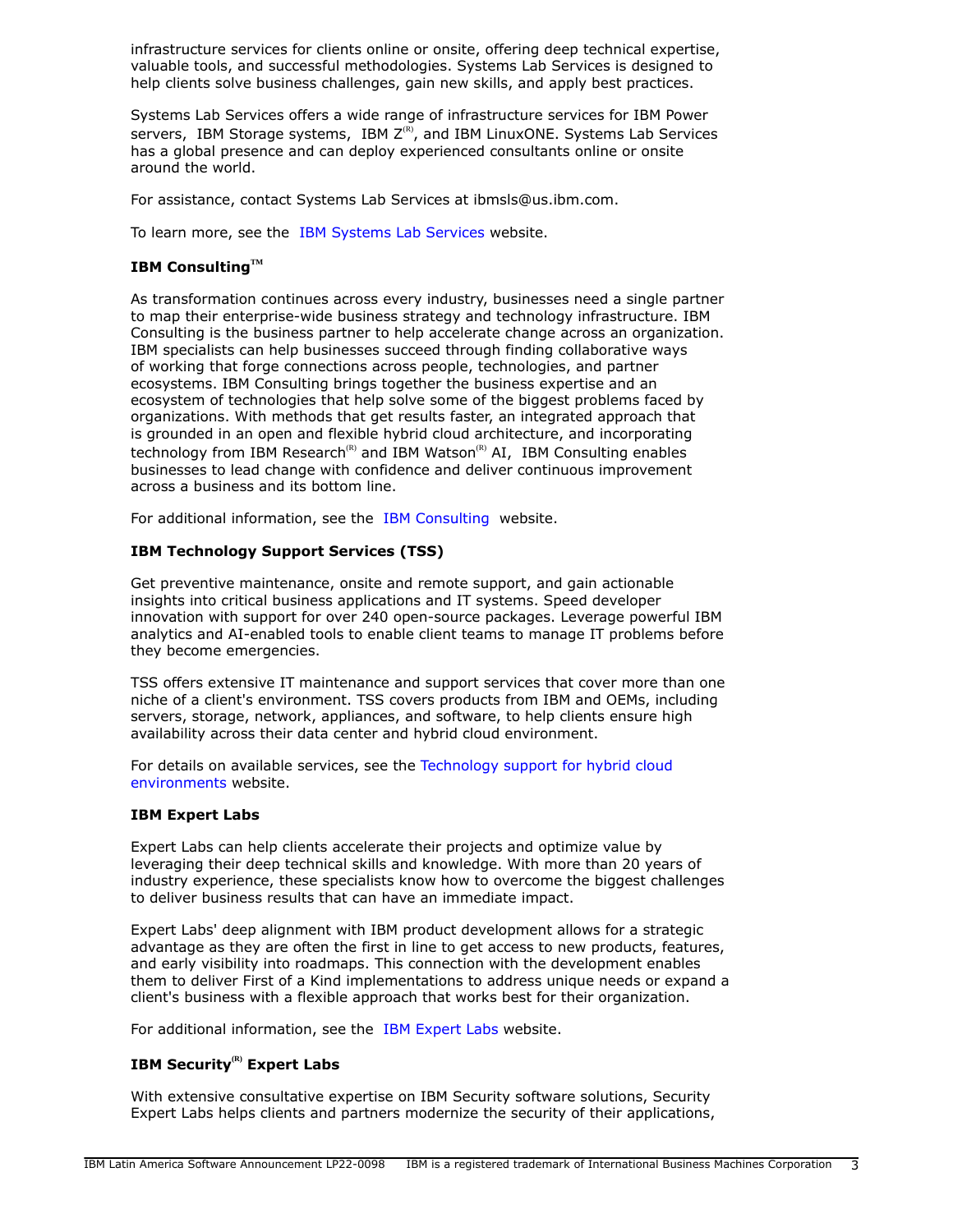data, and workforce. With an extensive portfolio of consulting and learning services, Expert Labs provides project-based and premier support service subscriptions.

These services can help clients deploy and integrate IBM Security software, extend their team resources, and help guide and accelerate successful hybrid cloud solutions, including critical strategies such as zero trust. Remote and on-premises software deployment assistance is available for IBM Cloud Pak $R<sup>(R)</sup>$  for Security, IBM Security QRadar<sup>(R)</sup>/QRoC, IBM Security SOAR/Resilient<sup>(R)</sup>, IBM i2<sup>(R)</sup>, IBM Security Verify, IBM Security Guardium<sup>(R)</sup>, and IBM Security MaaS360<sup>(R)</sup>.

For more information, contact Security Expert Labs at sel@us.ibm.com.

For additional information, see the [IBM Security Expert Labs](https://www.ibm.com/security/security-expert-labs) website.

# <span id="page-3-0"></span>**Technical information**

# **Specified operating environment**

#### *Hardware requirements*

- For PowerVM Linux Edition (5765-VL3): Power10, Power9, or Power8 technologybased server
- For PowerVC (5765-VS2): Power8, or later, technology-based server
- For PowerVC for Private Cloud (5765-VC2): Power8, or later, technology-based server

# *Software requirements*

Not applicable

# *IBM Support*

[IBM Support](https://www.ibm.com/support) is your gateway to technical support tools and resources that are designed to help you save time and simplify support. IBM Support can help you find answers to questions, download fixes, troubleshoot, submit and track problem cases, and build skills. Learn and stay informed about the transformation of IBM Support, including new tools, new processes, and new capabilities, by going to the [IBM Support Insider](https://www.ibm.com/support/insider).

# *Additional IBM support*

# **IBM Client Engineering for Systems**

Client Engineering for Systems is a framework for accelerating digital transformation. It helps you generate innovative ideas and equips you with the practices, technologies, and expertise to turn those ideas into business value in weeks. When you work with Client Engineering for Systems, you bring pain points into focus. You empower your team to take manageable risks, adopt leading technologies, speed up solution development, and measure the value of everything you do. Client Engineering for Systems has experts and services to address a broad array of use cases, including capabilities for business transformation, hybrid cloud, analytics and AI, infrastructure systems, security, and more. Contact Client Engineering for Systems at sysgarage@ ibm.com ${}^{\text{\tiny(R)}}$ .

#### **Planning information**

# *Packaging*

# *Packaging information*

This program, when downloaded from a website, contains the applicable IBM license agreement and License Information, if appropriate, which will be presented for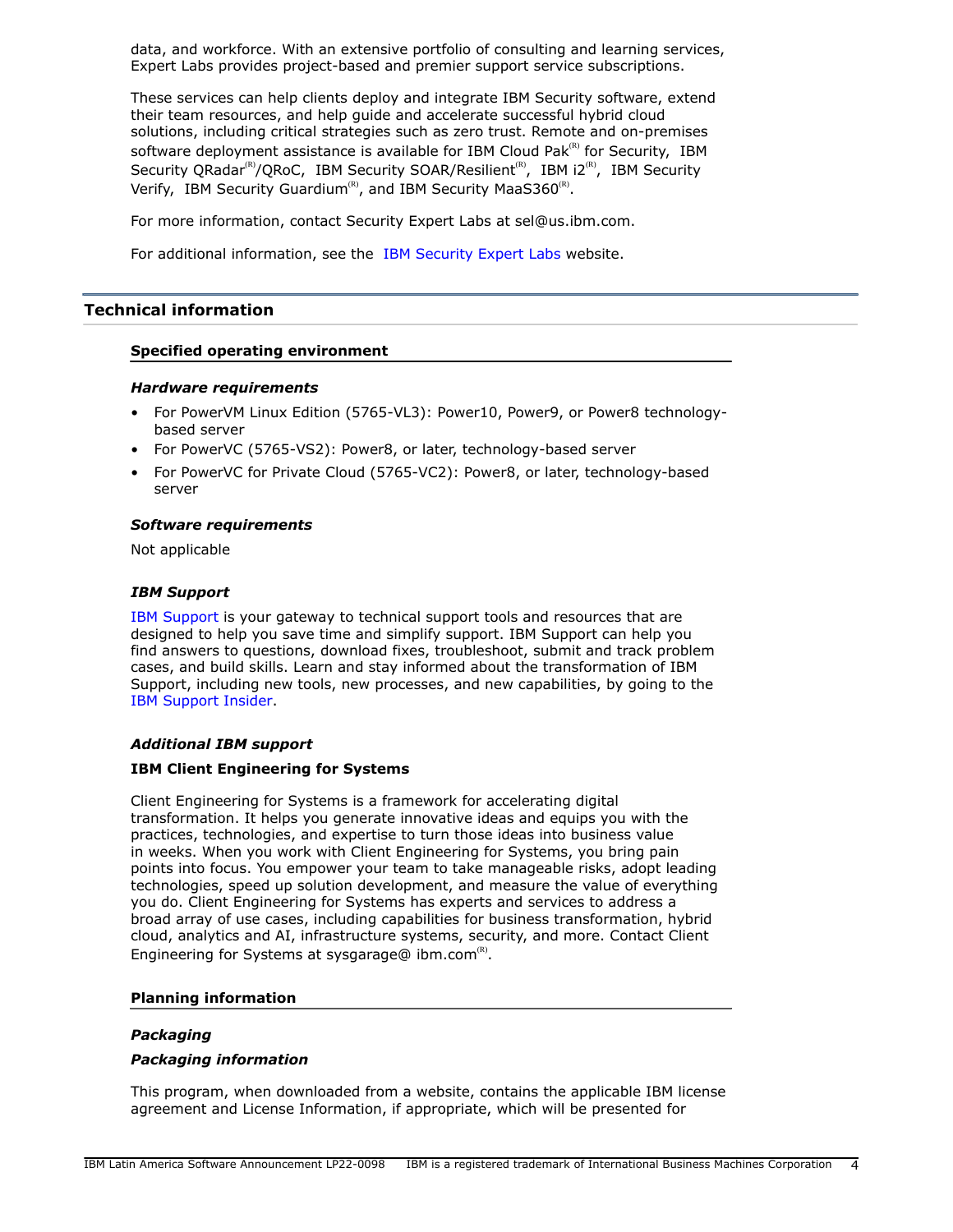# <span id="page-4-0"></span>**Ordering information**

Consult your IBM representative or IBM Business Partner.

| <b>IBM Configurator for e-business (e-config)</b> |                            |                                         |
|---------------------------------------------------|----------------------------|-----------------------------------------|
| Program number                                    | <b>Feature description</b> | <b>Process Option Feature</b><br>number |
| 5765-AMT                                          | AIX 7.2 Specify Code       | 2508                                    |
| 5765-AMT                                          | AIX 7.3 Specify Code       | 2377                                    |

# **IBM Configurator for e-business (e-config)**

This software license includes Software Maintenance, previously referred to as Software Subscription and Technical Support.

Extending coverage for a total of five years from the date of acquisition may be elected. Order the program number, feature number, and quantity to extend coverage for your software licenses. If maintenance has expired, specify the after license feature number.

| Maintenance program number | <b>Description</b>                         |  |
|----------------------------|--------------------------------------------|--|
| 5772-DRG                   | VM Recovery Manager DR 2yr Reg SWMA        |  |
| 5774-DRG                   | VM Recovery Manager DR 4yr Reg SWMA        |  |
| 5775-DRG                   | VM Recovery Manager DR 5yr Reg SWMA        |  |
| 5666-H23                   | PowerHA <sup>(R)</sup> Std Ed 2yr Reg SWMA |  |
| 5669-H23                   | PowerHA Std Ed 4yr Reg SWMA                |  |
| 5665-H23                   | PowerHA Std Ed 5yr Reg SWMA                |  |
| 5775-VRM                   | VM Recovery Mgr HA 5yr Reg SWMA            |  |
| 5775-PVL                   | PowerVM PowerLinux 5yr Reg                 |  |

#### **Maintenance program number description**

#### VM Recovery Manager DR 2Y (5772-DRG)

| Maintenance program<br>number | <b>Feature description</b> | <b>OTC feature number</b> |
|-------------------------------|----------------------------|---------------------------|
| 5772-DRG                      | 2yr Reg Per 250 Proc Med   | M0DHTA                    |
| 5772-DRG                      | 2yr Reg Per 250 Proc Sm    | M0DGTA                    |

#### VM Recovery Manager DR 4Y (5774-DRG)

| Maintenance program<br>number | <b>Feature description</b> | <b>OTC feature number</b> |
|-------------------------------|----------------------------|---------------------------|
| 5774-DRG                      | 4yr Reg Per 250 Proc Med   | M3X6TB                    |
| 5774-DRG                      | 4yr Reg Per 250 Proc Sm    | M3X5TB                    |

VM Recovery Manager DR 5Y (5775-DRG)

| Maintenance program<br>number | <b>Feature description</b> | OTC feature number |
|-------------------------------|----------------------------|--------------------|
| 5775-DRG                      | 5yr Reg Per 250 Proc Med   | MAEATC             |
| 5775-DRG                      | 5yr Reg Per 250 Proc Sm    | MAD9TC             |

#### PowerHA Standard Ed 2yr REG (5666-H23)

| Maintenance program<br>number | <b>Feature description</b> | <b>OTC</b> feature number |
|-------------------------------|----------------------------|---------------------------|
| 5666-H23                      | 2yr Reg Per 50 Proc Med    | MOF1TA                    |
| 5666-H23                      | 2yr Reg Per 50 Proc Sm     | MOFOTA                    |

PowerHA Standard Ed 4yr REG (5669-H23)

| Maintenance program<br>number | <b>Feature description</b> | OTC feature number |
|-------------------------------|----------------------------|--------------------|
| 5669-H23                      | 4yr Reg Per 50 Proc Med    | M0HNTB             |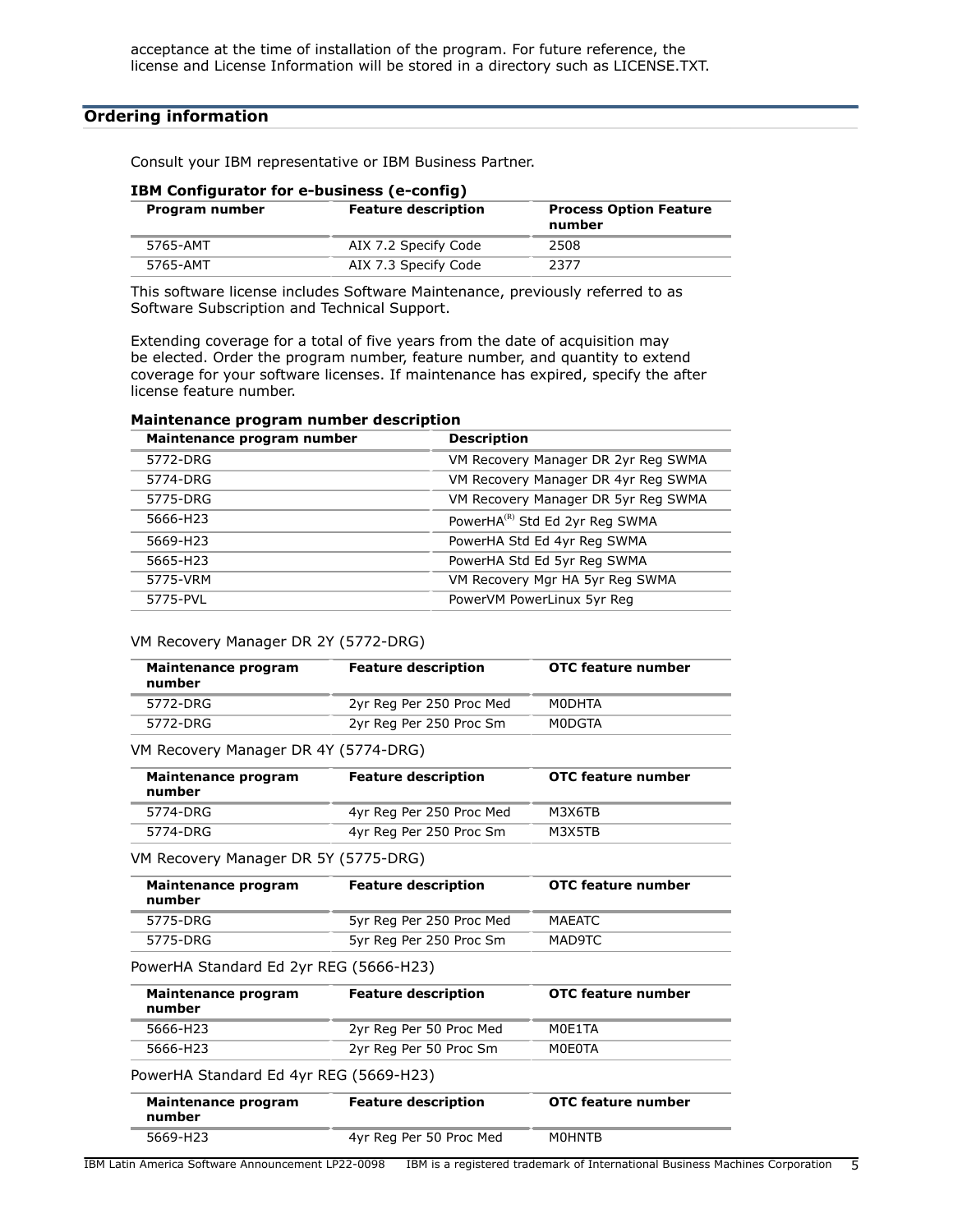| Maintenance program<br>number         | <b>Feature description</b> | OTC feature number |
|---------------------------------------|----------------------------|--------------------|
| 5669-H23                              | 4yr Reg Per 50 Proc Sm     | M0HMTB             |
| PowerHA Std Ed 5yr (5665-H23)         |                            |                    |
| Maintenance program<br>number         | <b>Feature description</b> | OTC feature number |
| 5665-H23                              | 5yr Reg Per 50 Proc Med    | M1BWTC             |
| 5665-H23                              | 5yr Reg Per 50 Proc Sm     | M1BVTC             |
| VM Recovery Mgr HA 5Y (5775-VRM)      |                            |                    |
| Maintenance program<br>number         | <b>Feature description</b> | OTC feature number |
| 5775-VRM                              | 5yr Reg Per 250 Proc Med   | <b>MAFRTC</b>      |
| 5775-VRM                              | 5yr Reg Per 250 Proc Sm    | MAECTC             |
| PowerVM PowerLinux 5yr Reg (5775-PVL) |                            |                    |
| Maintenance program<br>number         | <b>Feature description</b> | OTC feature number |
| 5775-PVL                              | 5yr Reg Per Proc Sm        | <b>MAEGTC</b>      |
| 5775-PVL                              | 5yr Reg Per Proc Med       | MAEHTC             |
| 5775-PVL                              | 5yr Reg Per Proc Med IFL   | MAEJTC             |

#### **Charge metric**

All products are already announced. No changes to the existing licenses.

#### <span id="page-5-0"></span>**Terms and conditions**

The information provided in this announcement letter is for reference and convenience purposes only. The terms and conditions that govern any transaction with IBM are contained in the applicable contract documents such as the IBM International Program License Agreement, IBM International Passport Advantage $(R)$ Agreement, and the IBM Agreement for Acquisition of Software Maintenance.

#### **Licensing**

IBM International Program License Agreement including the License Information document and Proof of Entitlement (PoE) govern your use of the program. PoEs are required for all authorized use.

This software license includes Software Subscription and Support (also referred to as Software Maintenance).

#### **Software Maintenance**

The IBM Agreement for Acquisition of Software Maintenance (Z125-6011) applies for Subscription and Support and does not require client signatures.

Licenses under the IBM International Program License Agreement (IPLA) provide for support with ongoing access to releases and versions of the program. IBM includes one year of Software Subscription and Support with the initial license acquisition of each program acquired. The initial period of Software Subscription and Support can be extended by the purchase of a renewal option, if available. Two charges apply: a one-time license charge for use of the program and an annual renewable charge for the enhanced support that includes telephone assistance (voice support for defects during normal business hours), as well as access to updates, releases, and versions of the program as long as support is in effect.

#### **License Information number**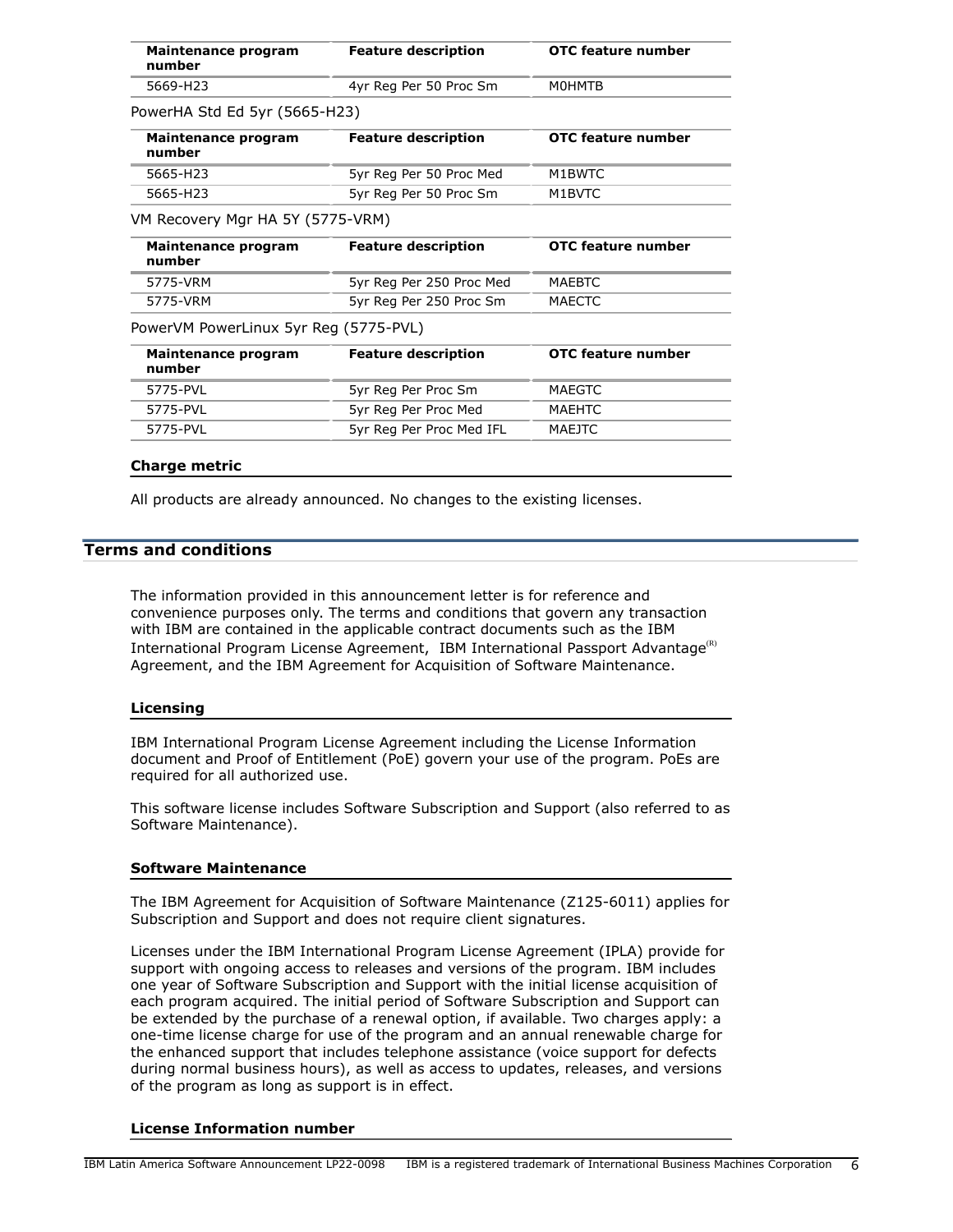All products are already announced. No changes to the existing licenses.

# **Limited warranty applies**

Yes

#### **Limited warranty**

IBM warrants that when the program is used in the specified operating environment, it will conform to its specifications. The warranty applies only to the unmodified portion of the program. IBM does not warrant uninterrupted or error-free operation of the program or that IBM will correct all program defects. You are responsible for the results obtained from the use of the program.

IBM provides you with access to IBM databases containing information on known program defects, defect corrections, restrictions, and bypasses at no additional charge. For further information, see the [IBM Support Guide](http://www.ibm.com/support/customercare/sas/f/handbook/home.html).

IBM will maintain this information for at least one year after the original licensee acquires the program (warranty period).

#### **Money-back guarantee**

If for any reason you are dissatisfied with the program and you are the original licensee, you may obtain a refund of the amount you paid for it, if within 30 days of your invoice date you return the program and its PoE to the party from whom you obtained it. If you downloaded the program, you may contact the party from whom you acquired it for instructions on how to obtain the refund.

For clarification, note that for programs acquired under any of IBM's On/Off Capacity on Demand (On/Off CoD) software offerings, this term does not apply since these offerings apply to programs already acquired and in use by you.

#### **Volume orders (IVO)**

Yes. Contact your IBM representative.

# **Passport Advantage applies**

No

#### **Usage restrictions**

Yes

For usage restrictions, see the License Information documents listed in this [Terms](#page-5-0) [and conditions](#page-5-0) section.

# **Software Subscription and Support applies**

Yes. All distributed software licenses include Software Subscription and Support for a period of 12 months from the date of acquisition, providing a streamlined way to acquire IBM software and assure technical support coverage for all licenses. Extending coverage for a total of three years from date of acquisition may be elected.

While your Software Subscription and Support is in effect, IBM provides you assistance for your routine, short duration installation and usage (how-to) questions, and code-related questions. IBM provides assistance by telephone and, if available, electronic access, only to your information systems (IS) technical support personnel during the normal business hours (published prime shift hours) of your IBM support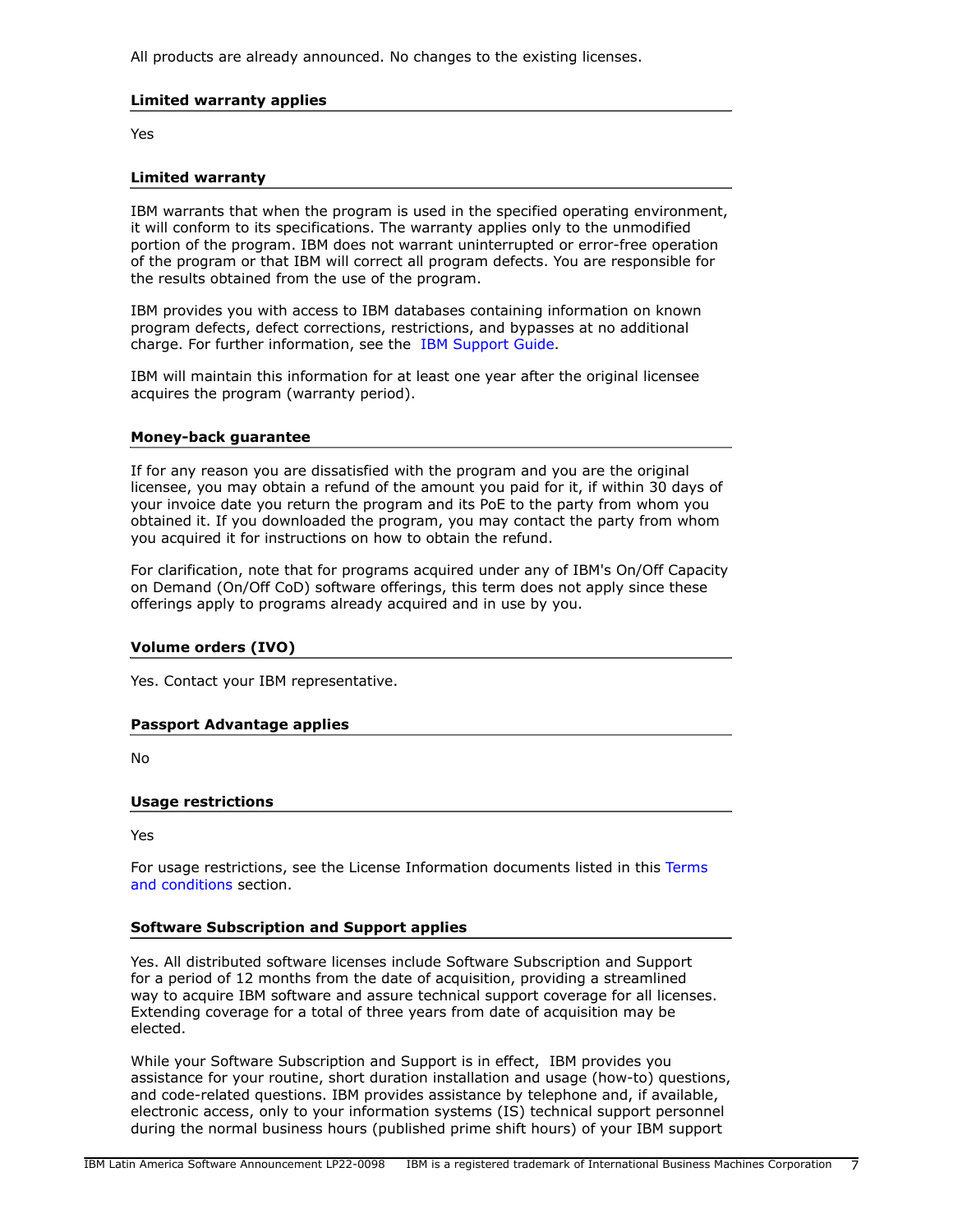center. (This assistance is not available to your end users.) IBM provides Severity 1 assistance 24 hours a day, every day of the year. For additional details, go to the [IBM Support Handbooks](http://www.ibm.com/support/handbook) page.

Software Subscription and Support does not include assistance for the design and development of applications, your use of programs in other than their specified operating environment, or failures caused by products for which IBM is not responsible under this agreement.

#### **System i Software Maintenance applies**

No

#### **Variable charges apply**

Yes

#### **Educational allowance available**

Yes. A 15% education allowance applies to qualified education institution clients.

#### **Statement of good security practices**

IT system security involves protecting systems and information through intrusion prevention, detection, and response to improper access from within and outside your enterprise. Improper access can result in information being altered, destroyed, or misappropriated or can result in misuse of your systems to attack others. Without a comprehensive approach to security, no IT system or product should be considered completely secure and no single product or security measure can be completely effective in preventing improper access. IBM systems and products are designed to be part of a regulatory compliant, comprehensive security approach, which will necessarily involve additional operational procedures, and may require other systems, products, or services to be most effective.

**Important:** IBM does not warrant that any systems, products, or services are immune from, or will make your enterprise immune from, the malicious or illegal conduct of any party.

#### <span id="page-7-0"></span>**Prices**

For all local charges, contact your IBM representative.

**Variable charges:** The applicable processor-based one-time charge will be based on the group of the designated machine on which the program is licensed for use. If the program is designated to a processor in a group for which no charge is listed, the charge of the next higher group listed applies. For movement to a machine in a higher group, an upgrade charge equal to the difference in the then-current charges between the two groups will apply. For movement to a machine in a lower group, there will be no adjustment or refund of charges paid.

#### **IBM Global Financing**

IBM Global Financing offers competitive financing to credit-qualified clients to assist them in acquiring IT solutions. Offerings include financing for IT acquisition, including hardware, software, and services, from both IBM and other manufacturers or vendors. Offerings (for all client segments: small, medium, and large enterprise), rates, terms, and availability can vary by country. Contact your local IBM Global Financing organization or go to the [IBM Global Financing](http://www.ibm.com/financing) website for more information.